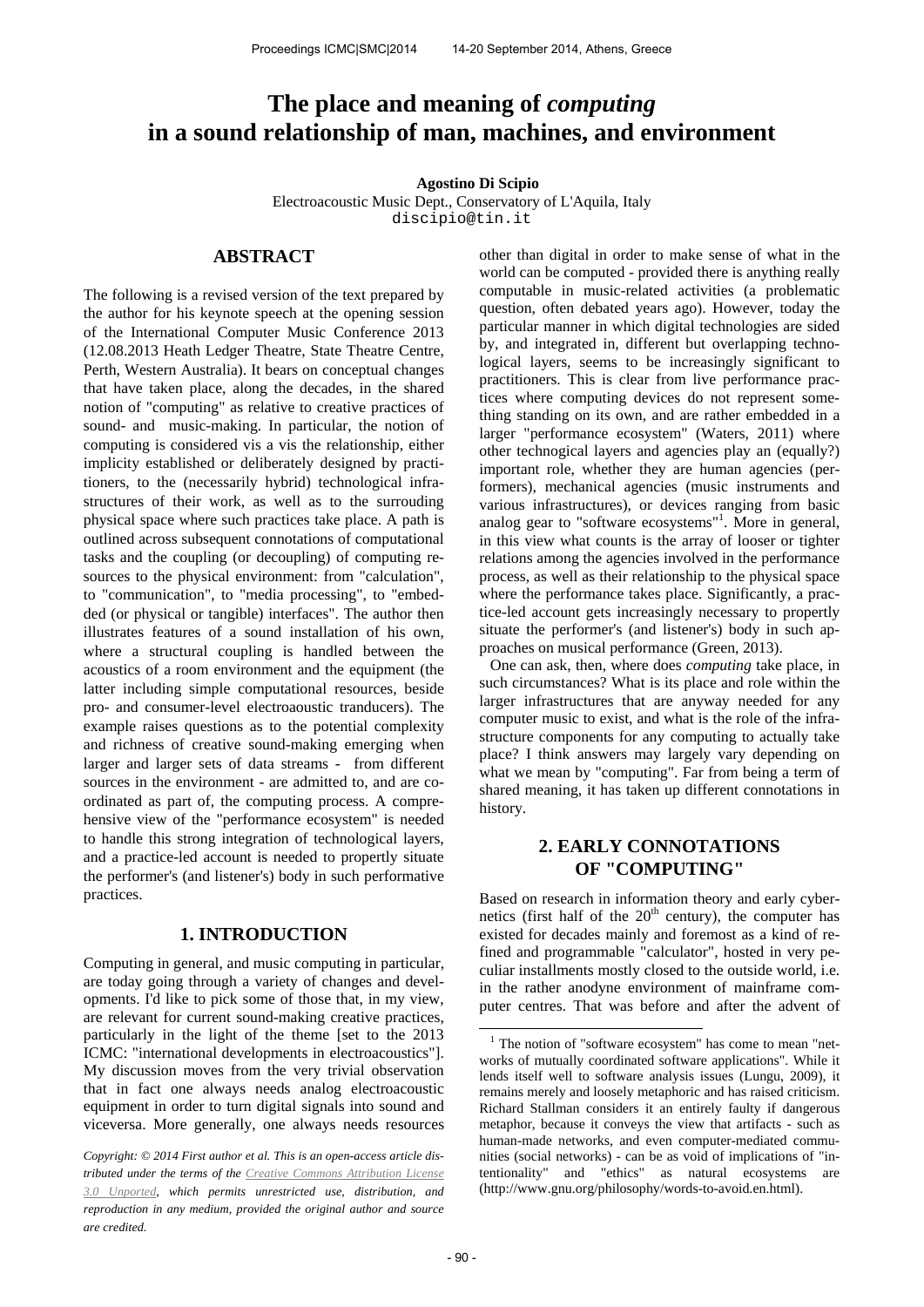"commercial computing", which historians date to the years 1945-1955 (Ceruzzi, 2003). In that context, computing was largely connoted in terms of academic research and science (not only in the hard sciences: the "electronic brain" metaphor was quickly adopted in psychology and social sciences). The only exchange between the number-crunching engines and the physical world was through the input/output channels necessary for instructing the machine to execute the requested tasks and for observing the end results of the execution. The transition from mainframe computers to "minicomputers" (1960s) and "personal computers" (late 1970s) preserved the connotation of advanced research and science, but was not without a gradual but substantial shift partly reflecting an ideology of non-academic research - or at least, research freed from investements in mainstream science. With "home computing" (early 1980s), a shift from "calculation" to "communication" became increasingly predominant, due to the ease in the production of documents and in other office-related work activities, beside entertainment tasks (computer games). The shift was complete (1990s) with the coming of age of massive telematic networks and the popularisation of the internet through the world-wide-web built on top of it. By way of its hidden number-crunching, the computer became for most of us a device for homework and personal communication, and eventually a terminal connecting to "social (digital) networks". In other words, it became the "communication terminal" that we have been familar with for the last two decades, and that today gets even more in its way with "cloud computing" and "big data".

New connotations came with more recent developments, though. One is a shift in which devices still called "computers" are less "communication terminals" and more "media management centers" or "media processors" (Manovich, 2001). What is so peculiar in the latter idea is the notion of a kind of overarching media, a generalized instance of hypermedia not aimed so much to tasks of "mediation" but to tasks of "re-mediation" - i.e. the mediation of other media, the processing and re-framing of contents produced in other media, either older or newer ones maybe designed specifically to be re-mediated. Given the overwhelming amount of large-scale applications addressing massive audiences and accessing massive contents ("big data"), I tend to agree with this postmodernistic account of the computer as enabling a reframing and a reenactment of contents belonging to separate media. However, and in contrast to the end-of-history view it is too quickly connected with, I think that we should not consider such a view as reflecting the only and ultimate connotation of what computers may represent for us, at least not until creative, visionary artists and engineers will preserve an attitude of critical thinking about not only what they do *with* their tools, but also about what they do *of* them (and that implies: of themselves artists and engineers). Contrary to a view that describes the current scenario as flattened exclusively on the software level (Manovich, 2013), I deem more relevant today a view of software and digital medias as integrated and rearranged across other technological layers and media that they cannot (re)mediate, and eventually strictly coupled with the physical space. A few years ago I read:

"Now that computation's denial of physicality has gone as far as it can, it is time for the reclamation of [physical] space as a computation medium" (Greenwold, 2003).

# **3. CURRENT CONNOTATIONS AND RESEARCH DIRECTIONS**

A relevant connoting potential, today, lays in computing devices known as "microcontrollers", representing increasingly important components of everyday objects and sites, allowing for computation units to get packed in small to smallest circuit boards, with i/o channels connecting to the physical world (sensors, actuators and other transducers reaching into the environment). Sometimes we hear talks of "pervasive computing" or (more interestingly) "physical computing" - usually meaning that aspects of the environment are sensed by computer interfaces and drive ongoing computations which in turn actuate changes in the environment. The dissemination of such computing units across artefacts and throughout the environment creates a network - or should we say a meshwork?<sup>2</sup> - of mutually affecting processes and agencies. We are used to hear about "tangible interfaces", or "physical interfaces", described as retaining and manipulating "referents" to real objects and spaces (Papadimatos, 2005), thus offering a sensory richness and a human significance higher than screen-based elements can have (Greenworld, 2003). Addressing the dynamics of "interaction" in contemporary digital music, Bown-Eldridge-McCormack (2009) speak of "behavioural objects".

Such developments are part of an ongoing trend that can be seen as positively disruptive of previously encoded limits of computing. The CEOs of large corporations are imposing the catchwork *the internet of things*, which confirms that the trend will be (is being) foraged to become a potentially massive market<sup>3</sup>. Not surprisingly, occasions of paradoxical triumphalism are not missing: as far as music making and acoustic communications are concerning, there is a risk to obscure more important cognitive and experiential phenomena involved in auditory experience and listening - I can't say whether it is "promise" or "threat" when a guru of physical computing

**<sup>.</sup>** 2 According to anthropologist Tim Ingold, by insistingly speaking of "networks", we end up experiencing the world in terms of a grid of "interconnected points", although the lived experience of our multifaceted relationship to the world is, in his terms, more like "interwoven lines" (Ingold, 2011: 63 and 70). In other words, the "lines" (how we move from one point to another, how we walk between end-points) are more central in our dwelling in the world: a metaphor of finely-threaded lines such as the "meshwork" - should be preferred.

<sup>3</sup> In these days [summer 2013], Intel corporation is making agreements with the Arduino microcontroller makers to release Galileo, a small-size "Arduino-friendly" board designed to lead innovative "embedded interactive" designs. The project is announced to accept the open-source attitude of Arduino ("we will learn from you", said the Intel chief executive to Arduino's father, Massimo Banzi, as they announced the collaboration; see http://www.wired.co.uk/news/archive/2013-10/03/intel-arduinogalileo). This move could also be seen as aimed to rival the popular Raspberry Pi, incidentally a microcontroller device currently popular among computer music research projects (see various contributions to the ICMC 2013).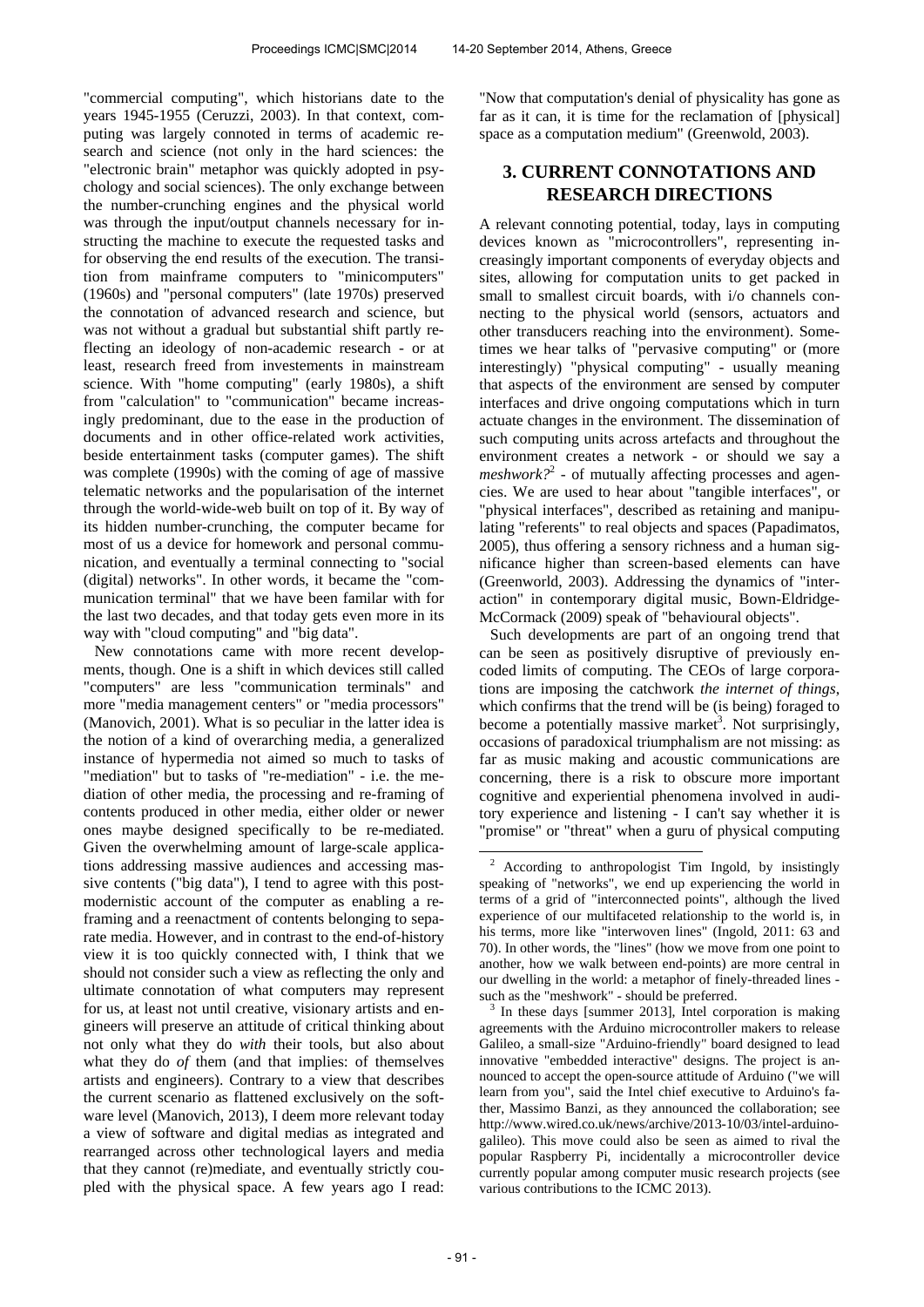shows us, in a popular cookbook, how to "create talking objects from anything" using "computers of all shapes and sizes" (Igoe, 2007). Will we survive a saturated acoustic semiosphere, where *anything* can *talk* to us? And more to the point: what do we make *of* "talking", along the way?

Among interesting creative efforts of "audio physical computing", I'd like to mention the work of Andrea Valle, whose real-time "acoustic computer music" is made "by computational means, but in which sounds are generated from acoustic bodies" (Valle, 2011). Some of his experimental projects present hybrid performance infrastructures, where acoustic or force feedback occurs across different technologies (Valle & Sanfilippo, 2013). In a different but related perspective, of relevance is research work undertaken under the umbrella-definition of "mechanical sound synthesis" (Berdahl-Smith-Niemeyer, 2008 and 2010). Of course, the latter perspective follows from elaborate physical modeling approaches, often targeted at "virtual" or "augmented reality" technologies. However, in such approaches I also see a potential for a stronger and more widely shared ecologically and physically ingrained awareness of what sound is and how we deal with it as human beings. In my personal view, questions and goals of "virtual reality" are today both scientifically and artistically less fruitful than a higher awareness of real-world, situated and embodied perception and action.

# **4. STRUCTURAL COUPLING AND POSITION RELATIVE TO THE ENVIRONMENT**

Our admittedly too short survey, then, ends up with four subsequent - but often overlapping - connotations of computing: "calculation", "communication", "media processing", "embedded (or physical) interfaces". We can observe a *displacement* of computing devices as relative to the specific context where they are set to work. Of course, with the move from mainframe computer rooms to wearable microcontrollers, a lot has changed. But for the purposes of my discussion, let's keep to the following two points:

(1) *The potential complexity and richness in creative designs and projects increases as a larger and larger set of data streams (coming from different sources in the environment) is admitted to, and is coordinated to be part of, the computing process.* Digital computing is of course done in digital devices, according to no matter what algorithms and programming style, but the array of connections-to and dependencies-on non-digital signals and non-software events gets today so large as to make it difficult to consider these latter as mere "input data", as something "external" that gets fed into and independent number-crunching process. What we see, here, is a gradual approach to a style of computation that does not so much take an input *from* the environment as it is rather coupled *with* the environment. We can describe this process at a meta-level, as a "structural

coupling" of so-called internal computations and socalled external physical conditions. In such a situation, computing becomes neither an entirely deterministic process, nor an indeterministic one, but a driving active part of a larger complex system. It yields less into "resultant" output data, and more into "emergent" patterns or behaviours.

(2) *As the relationship of the computing equipment and the surrounding environment changes, so does our position in the environment as relative to the computing equipment* (it happens not by chance that, more and more often, people using computers in their music performances prefer not to stand or sit before the computer screen, and to rather focus on other centers of attention

and activities). In my admittedly too compact survey, "computer musicians" started by standing or sitting *inside* mainframe computer installments (figure 1). where all that occurred used to occur in the form of coded instructions coming and going across i/o channels (e.g. punch cards), accurately delivered in symbolic form by highly specialised personnel. We ended, first, by sitting *before* the computer - or its monitor screen (figure 2). And we ended, later on, by moving around the room and across the streets, with networked computing, microcontroller interfaces, "cloud comput-



**Figure 1**. Here and below **E** stands for Environment, **C** for Computer, **M** for huMan being(s)



ing", etc. (figure 3). In other words, musicians using computer resources moved literally from within an environment made of computer hardware parts (where computing literally *environs* us, surrounds and envelopes us) to an environment hosting one ore more com-



puter stations, and finally to an environment where computing units spread all around, absorbed into at least some of the several things and surfaces making up the environment itself.

Some words are necessary, at this point, concerning the notion of "environment", as I left it rather undetermined so far. Following the ecological and biological sciences, we should consider "environment" not the generic surrouding physical space, but a segment or selection of forces and agencies in that space which are meaningful to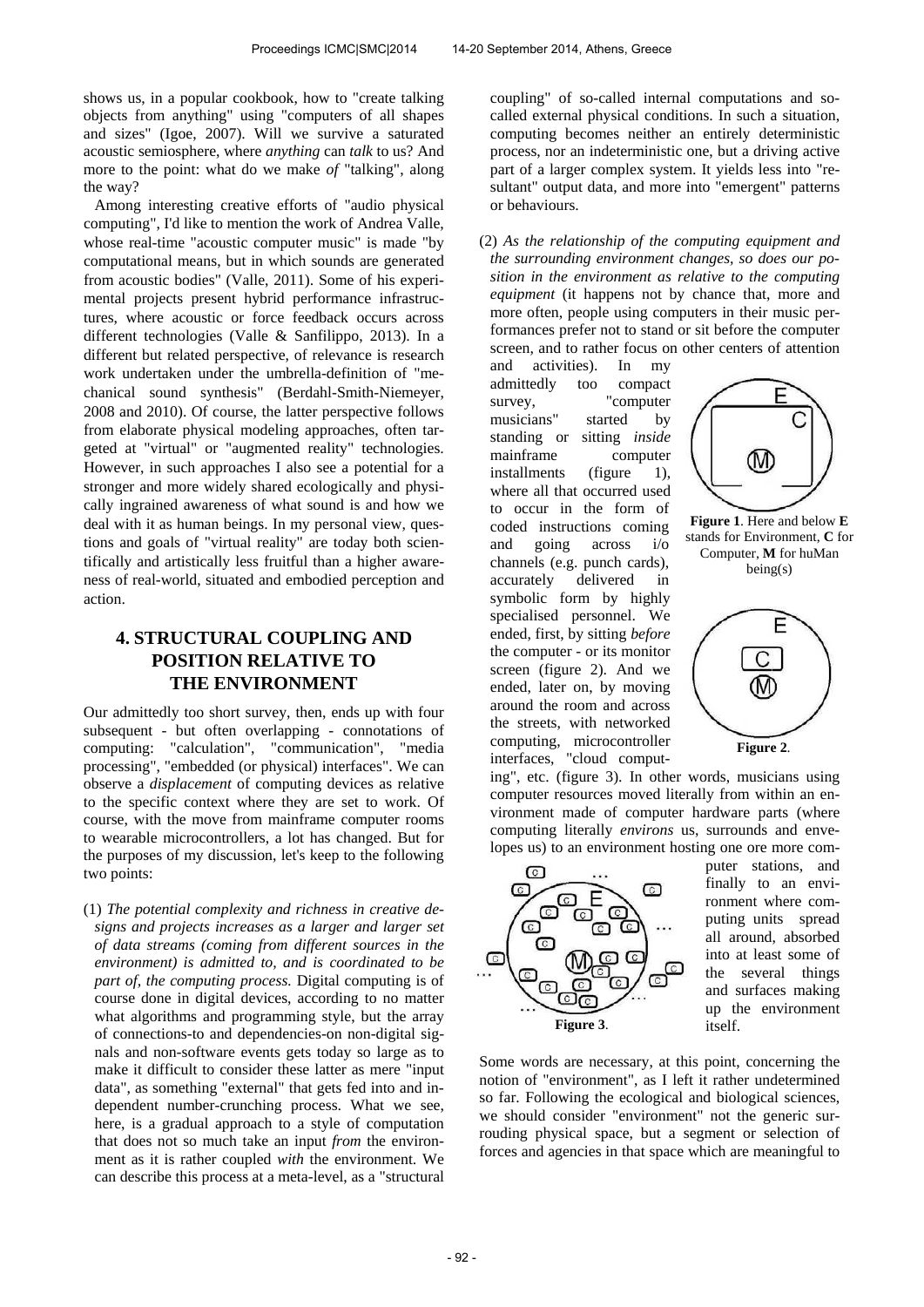the functionality of the system under consideration<sup>4</sup>. The environment is the particular section or niche in the physical world which "unfolds in relation" to the living beings inhabiting that niche (Ingold, 2011: 77).

Because human beings are able to shape their environment, they seem to be setting for themselves environments having calculative capabilities. On the other hand, what counts as "environment" for devices such as microcontrollers and computer interfaces is a set of few selected features or properties in the physical space (the "home" of "home computers", for example, is an "environment" to us, not to the computer, although clearly some functionalities expected of any "home" are necessary for a computer to work). By purposefully specifying the features in the physical space that are sensed and acted upon by our computer interfaces, we specify what counts as environment to these devices. By purposefully specifying the possible interactions between devices in



-

the environment (figure 4), we are defining a potential "ecosystem", a web of interacting forces whose global behaviour is brought about by local exchanges of energy (sound) and information (environment traces taken on and carried by sound) $5$ .

That brings us in a position where, I think, we can better tackle questions posed at the beginning [of this talk]. However, before we go back there, I'd like to shortly illustrate a work of mine that probably reflect (albeit in a very personal manner) some of the issues we are dealing with.

### **5. AN EXAMPLE FROM MY OWN WORK**

*Condotte pubbliche* (public conducts) is an "ecosystemic sound construction". As illustrated in figure 5, small microphones and common earpieces ("small speakers") are placed within two brass pipes (resonators), which firmly lay on two standard near-field speakers sitting on ground. A condenser microphone hangs from above. A piezo disc lays on the floor (if the floor surface is in wood).



**Figure 5**. *Condotte Pubbliche.* Schematics of technical the setup.

All trasducers are connected among them via an audio interface and signal processing software (figure 6). The whole design creates a multiple feedback delay network. The setup is fed with room noise or any other event of sound travelling through the room. Sounds are born of the local feedback conditions (inside the pipes and in the surrounding room) only based on the energy source of background noise. Simple processing methods were devised to dynamically adjust the gain level and to drive simple signal processing transformations based on properties of (or "information" about, if you prefer) the total sound in the room. This is made by real-time signal de-



Schematics of acoustic connections (dashed lines) and the electroacoustic (bold lines) connections.

scriptors drive the signal processing algorithms, in a sort of adaptive and self-regulating manner. Because the room sound also includes - beside the background noise and all accidental sounds the visitors make - the sound delivered by the setup itself, in actuality no clear distincton can be made between the "system's own" voice and the ambience sound in the room. We have to speak of a larger unit that by definition includes the acoustic space in its process. The process dynamics will be affected by all soundrelated components involved, not just by the computer processing: everything that can effectively generate, filter, and channel sound has some influence on the flow of emergent sonorities. I call the approach "ecosystemic" in the sense that my efforts as a composer and/or performer (as well as the efforts of other performers possibly involved) are necessarily directed to both the "system" (gathering of objects and functions) and its "oikos" (the host space), and more particularly to their permanent exchange and relationship - their "structural coupling". What is obtained is an unattended process in which *everything that counts as environment is connected to every other thing in the medium of sound only*. The task of composition becomes not so much one of "interactive composing", but one of "composing the interactions" (Di

<sup>4</sup> This was made clear, even before Gibson's *ecological approach on perception* (Gibson, 1979), in pioneering research by Jacob von Uexkull in the 1930s, with his notion of *Umwelt* (1992).

<sup>&</sup>lt;sup>5</sup> We usually conceptualize our bodily perception of the world as a matter of poking information in the environment (so we may turn it into a task of "information processing" - as in various styles of reductionistic cognitive science). However, what we call "information" is not *of* the environment: the environment does not exist prior to any "information", otherwise we could not define what counts as environment in the physical space. Information is our inferences build upon data gathered by sense descriptors (system terminals). In fact, "the environment contains no information; the environment is as it is" (von Foerster, 1972: 6).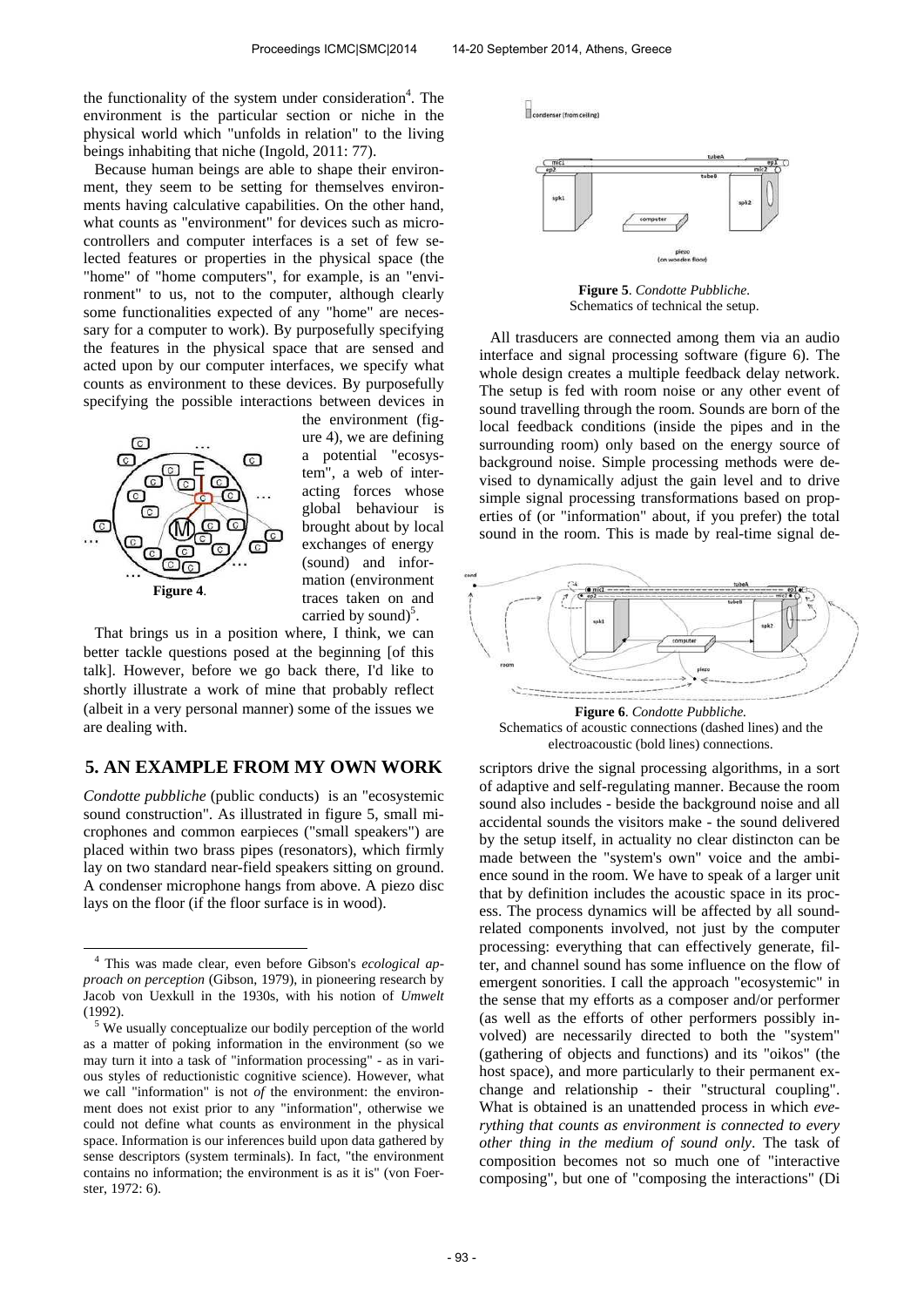Scipio, 2003; Anderson, 2005). In daily practice, the task involves designing and testing the specific technical infrastructure, crafting and checking the software in possibly realistic performance conditions, studying how the component parts affect each others, etc.

In principle, human performers are only an optional part of the performance process: the process should be able to unfold by regulating its own behaviour, non-supervised, like an autonomous (i.e. literally: self-organizing) systemic unity. Notice that, for this to happen, the system loops back onto itself *through* the environment: we can say that some kind of "autonomy" (systemic closure) can only be achieved thanks to a continuing openess and some degree of "heteronomy" (systemic openess). When human performers enter the loop structure, they either act on the electroacoustic setup and the computer, or contribute to the total sound in the performance space. In the latter case, they still act on the computer but only indirectly, through the room sound, while at the same time the room sound, hence the computer sound too, affect the performer's own actions. Hence, in actuality the computer acts onto itself through the performer. Or, if you prefer, the performer acts onto itself through the environment and the computer. It's a matter of where you start reading the process. In any case, performers will find themselves in a situation where they have to permanently negotiate their freedom of action with the global behaviour of the autonomous ecosystemic process.

Figure 7 is a close-up snapshot of the *Condotte pubbliche* installation. Here you see a dark blanket hiding the speakers and the computer equipment beneath. The function of the blanket, however, is also one of causing diffractions in the sound waves transferring from the two speakers into the pipes and the microphones sitting in the pipes. Everthing in the piece has a sound-related function.

This work was born as an installation project. However, I eventually devised ways to use it in performative contexts. Indeed, a performer can look for places or surfaces in the total infrastructure that lend themselves to be efficiently acted upon, searching the affordances that allow for possible gestures and for actions enabling her/him to enter the sonic process and to affect it, to some extent. That turns the "installation" into a kind of "instrument", or better a sound generating device that includes the environment as a part of it - the same environment where the performer acts as part of the sound generation process. The form of presentation becomes uncertain: is it *installation* or *performance*? Or is it an *instrument* that one can play with? This is a kind of ambiguity that, in past decades, has characterized the work of illustrious pioneers (a.o. Alvin Lucier and David Tudor, of course). Is the artistic content in the sound atmosphere the work creates, or is it in the process running? I tend to say it's in the process, but I will leave the question there.

In the opening night of a 2011 Berlin exhibit, Gianni Trovalusci, a flutist friend, enter the room and "perform the installation", acting close to the pipe ends or right against them, using either mouth or hands, exploring the sound behaviours - emergent behaviour that would have not been there, had the work been let to run on itself as an independent installation. When performers are involved in pieces such as this one, their role becomes a peculiar



**Figure 7**. Partial view of *Condotte Pubbliche* (Galerie Mario Mazzoli, Potzdamer Strasse, Berlin, March-May 2011).

one. As I was suggesting above, it becomes a question of taking part in a situation largely overriding ones' own specific, wanted actions. What a performer does, here, is not "interacting with a computer", and it is certainly not aiming to achive a specific "output sound". S/he is part of a whole network, made of mechanical, analog and digital components. Each component leaves its own trails behind, that might become audible or remain silent. In a sense, the performer becomes a part of what counts as environment to the technology: s/he represents another source of sound and of control, another agency, surely a particularly sensible and intelligent one, but also a fragile one. S/he cannot direct or lead, save by forcing the process to go adrift or to fix into a constant, invariable state of operations (that is the same as bringing the process to an end). Each move is captured in a continuous flow of mutually affecting events, in an "ecology of actions" (to use a definition by epistemologist Edgar Morin). That makes it difficult if not impossible to clearly foresee, or forehear, the consequences of actions taken. It makes it difficult to hear what is the very source of this or that sound event, as the particular causes of each event of sound may be so deeply spread across the history of previous and current sonic interactions to be completely blurred (a token of "distributed causation", as it seems). The performative experience becomes one of listening and taking action, as well as one of keeping and loosing control. In today's overly digitalized world, this taking and loosing of control is significant, in my mind at least, of issues of subjectivity and intersubjectivity, of identity and transformation, of self and non-self, issues that are the flesh and bones of our daily life. Yet, in the actual proceedings of the performance, such dynamics are not at all metaphorical: they are something happening in sound, in realtime, in real-space. The "instrument" and the environment change upon actions of the performers. Performers (and listeners as well) engage in understanding their presence and their action as relative to the presence and the actions of the autonomous process. What is there to be heard, with this kind of work, consists mostly of the audible traces left behind by the dynamical relationship of performer/equipment/room acoustics. In a way, that rede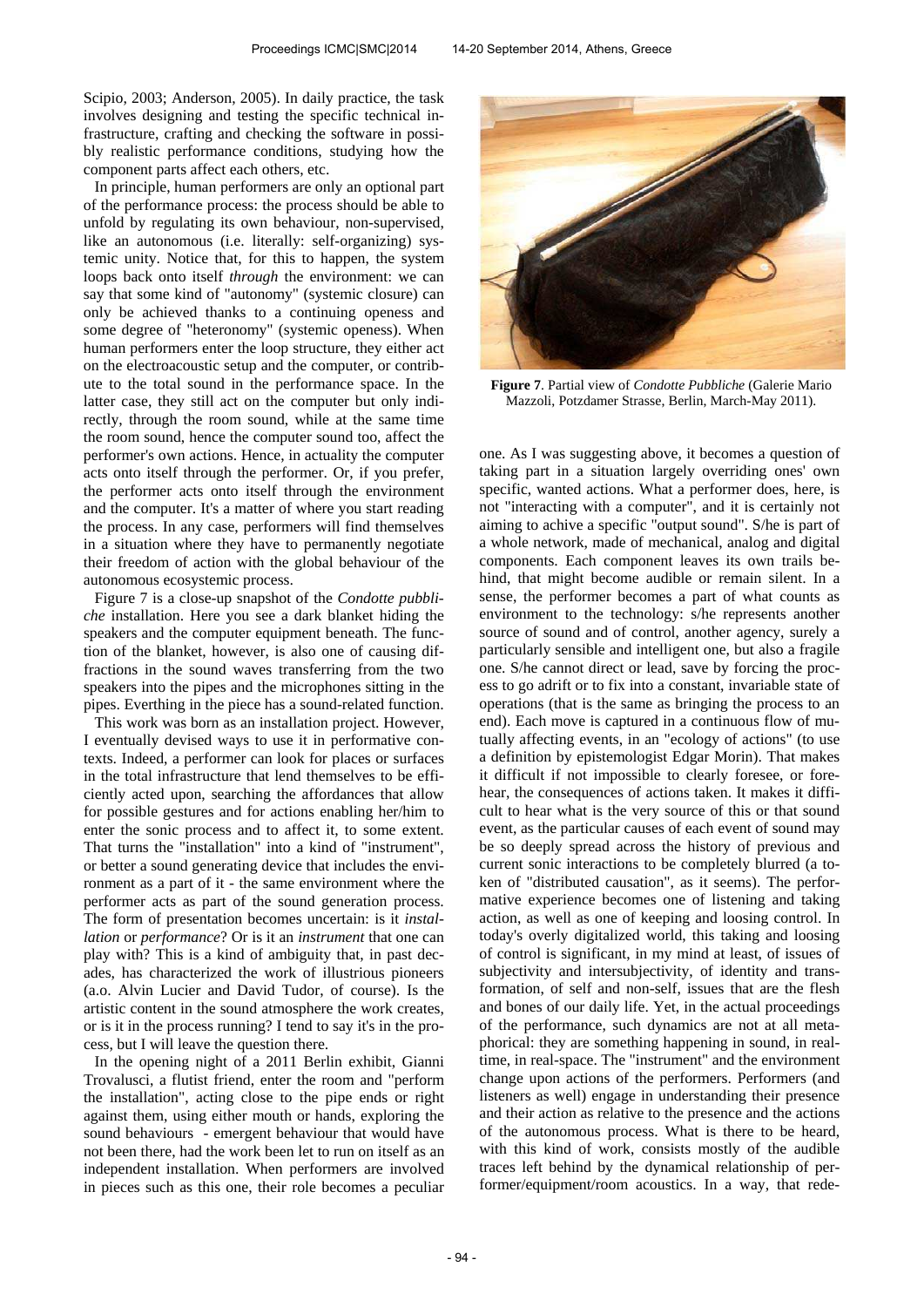fines music as the audible emergent properties of the man/technology/environment recursive relationship.

# **6. Back to "computing" (conclusions)**

What is the place of computing in *Condotte Pubbliche*? Precisely where computing is taking place, in similar works? Sure, we have a very important software component, executing (on a standard notebook) a variety of digital signal processing algorithms (implemented with Pure Data or Kyma). All that cannot be set aside nor replaced by other technologies. However, this software component alone can hardly account for the kind of sonorities and the long term articulation, either textural or gestural, emerging from the total ecosystemic process. It's rather the tight but dynamical interconnections of the component parts in the whole unit, that bring it forth. We have a small infrastructure of interlaced technological layers, each contributing to the entire process in its own way. For example, the earpieces (with their limited frequency and dynamics responses) and the pipes (with their specific acoustics) are surely responsible for characteristic spectral colorations. The nuances in dynamics also depend on the room size and the microphones sensitivity. Beside, to sonically exist, the piece needs a real space, possibly a room not meant to be just occupied, but to be inhabited, an area of entanglement of different process trails and different sound traces that might work as "environment" to the work. It needs the background noise, or any other acoustic perturbation in the room. In this regard, *Condotte Pubbliche* gets close to one of my *Audible Ecosystemics,* the 2005 live electronics solo performance Background Noise Study (Meric, 2008; Di Scipio, 2011)<sup>6</sup>.

So, what is the place of computing resources in musicmaking practices where computer processing is coupled to the environment via overlapping, hybrid technical infrastructures? What is its role, once computational activities are heterogeneusly and heteronomically driven? I see a possible connection, here, to a much larger view once put forth by cybernetic pioneer Heinz von Foerster, who used to explain the Latin term "computare" as meaning "to consider or to contemplate things together" (von Foerster, 1973): computing is handling the mutual relationships. Today, with our ubiquitous microcontrollers and apps, computing is less "information processing" and more "coordinating agencies in their mutual exchanges (of energy and information)". I can easily admit that this is all very general and too broad. However, if I may dare referring to von Foerster, it's because, in the end, "composition" itself means "putting things together (Latin "componere", Greek "synthesis"). In current creative explorations where computing units are interfaced with non-digital devices in an overriding ecosystemic dynamics, computing can be said to take place across the tripolar, recursive relationship of equipment, environments, and human beings. The relationship is "recursive" in the

-

sense that it consists in such a dense vector of mutual influences among component parts, that it's impossible to separate "input" and "output", "cause" and "effect". Here computing is no more the implementation of i/o functions, because all output is an input too (and viceversa): all effect is a cause too (and viceversa).

In the way I am using it here, the adjective "recursive" should also suggest that, at any time, the current system state is the achievement brought about throughout the *history* of all previous states, the trace of all past interactions among components: the ecosystem always operates in the here-and-now, but among the conditions to its current operations we should count the continuing exchanges with the environment, the outcome of the entire sequel of past exchanges and interactions. It a flux, in a line of events, not in a step-wise process (the software component of the work includes no symbolic representaton of time and time-related events). In that sense, once set on the run, the man-machine-environment relationship unfolds in time as a kind of *narrative* reflecting the actualization of past events in the configuration of the present. Beside, the emergence of what is heard, binds the potential of further emergent patterns, and submerges the possibility of what could have been. In that sense, the process may reveal orientations and directions.

In research interdisciplinary work, at the border between computer science, phylosophy and in postcomputational cognitive science (Varela-Thompson-Rosch, 1991; Flores and Winograd, 1987), such a process is considered typical of living systems, i.e. systems whose activity is largely devoted to mantain and transform themselves by way of a permanent flow of exchanges with the segment of physical space that counts as environment. There, "computing" is equalled to "cognizing" (following earlier work by von Foerster and others), and becomes a question of lived stories feeding back and forth across and through layers of different physical substances - none of which is digital, except perhaps for the threshold logics of the single neuron!

If we regard music as audible phenomena emerging from man-machine-environment recursive relationships, then the place of computing is nowhere and everywhere along the trails and paths: music computing lays in the way things are connected and junctioned among them more than in what is connected and junctioned, in the lines more than in the nodes, in the way by which we set to reach into the environment.

### **Acknowledgments**

Thanks to Cat Hope and her colleagues at Edith Cowan University, Perth, for their kind invitation to the ICMC 2013. Thanks to Scott Miller for early revision of the present text.

#### **References**

Berdahl, E., J.O. Smith III, & G. Niemeyer, "Mechanical Sound Synthesis and the new Application of Force-Feedback Teleop-

<sup>6</sup> The DSP methods involved in the *Audible Ecosystemic* series of work (2002-2005) are more demanding and computationally expensive in comparison with *Condotte Pubbliche*. I have developed them on the Kyma workstation, which includes its own dedicated number-crunching hardware.

Anderson, C. "Dynamic Networks of Sonic Interactions: An Interview with Agostino Di Scipio", *Computer Music Journal*, 29(3), 2005.